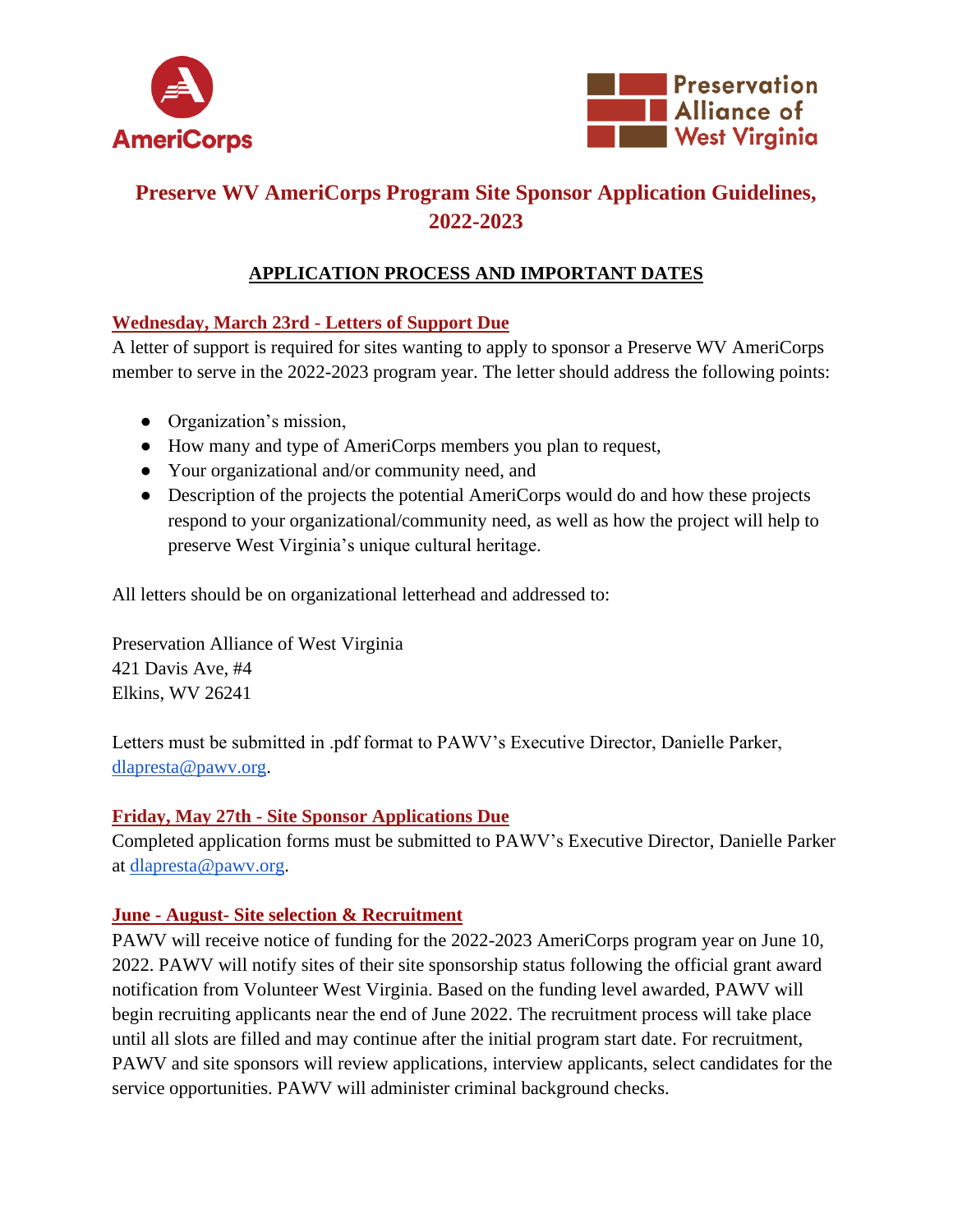**Monday, August 29, 2022 - (Tentative) Start of Service Year with Mandatory Orientation** PAWV has scheduled a tentative start date of August 29, 2022 for the upcoming program year. PAWV is considering a later start date of mid-September and will notify program applicants in June as to the exact start date timeline. All site supervisors and members are expected to attend one virtual orientation to be determined. (If a member has not been assigned to your site by this date, a separate orientation will be scheduled when the member starts and will likely occur at your site.)

#### **ABOUT THE PROGRAM**

The Preserve WV AmeriCorps program is the Preservation Alliance of West Virginia's (PAWV) statewide national service initiative where AmeriCorps members help main streets thrive, help communities capture their local history, and help preserve beloved West Virginia landmarks. Preserve WV AmeriCorps is part of [AmeriCorps State and National](https://www.nationalservice.gov/programs/americorps) - a National Service initiative founded in the same spirit as AmeriCorps VISTA, the Peace Corps, and other service programs. The Preserve WV program is partially funded by an AmeriCorps grant from the AmeriCorps state agency, Volunteer West Virginia, as well as the AmeriCorps federal agency.

PAWV is seeking site sponsors to host Preserve WV AmeriCorps members for the 2022-2023 service year. To be eligible to sponsor a Preserve WV AmeriCorps, sites must be underresourced nonprofit organizations or government agencies with historic preservation and/or history-oriented missions.

#### **Eligible Organizations:**

- Educational institutions or universities,
- Heritage Areas
- Municipalities
- Museums,
- Historical societies
- Cultural heritage sites
- Statewide organizations and foundations
- Libraries
- State government agencies
- Economic and community development authorities
- Historical theaters
- Historic Landmarks Commissions
- Convention & Visitors Bureaus
- County Commissions
- Main Street / OnTRAC organizations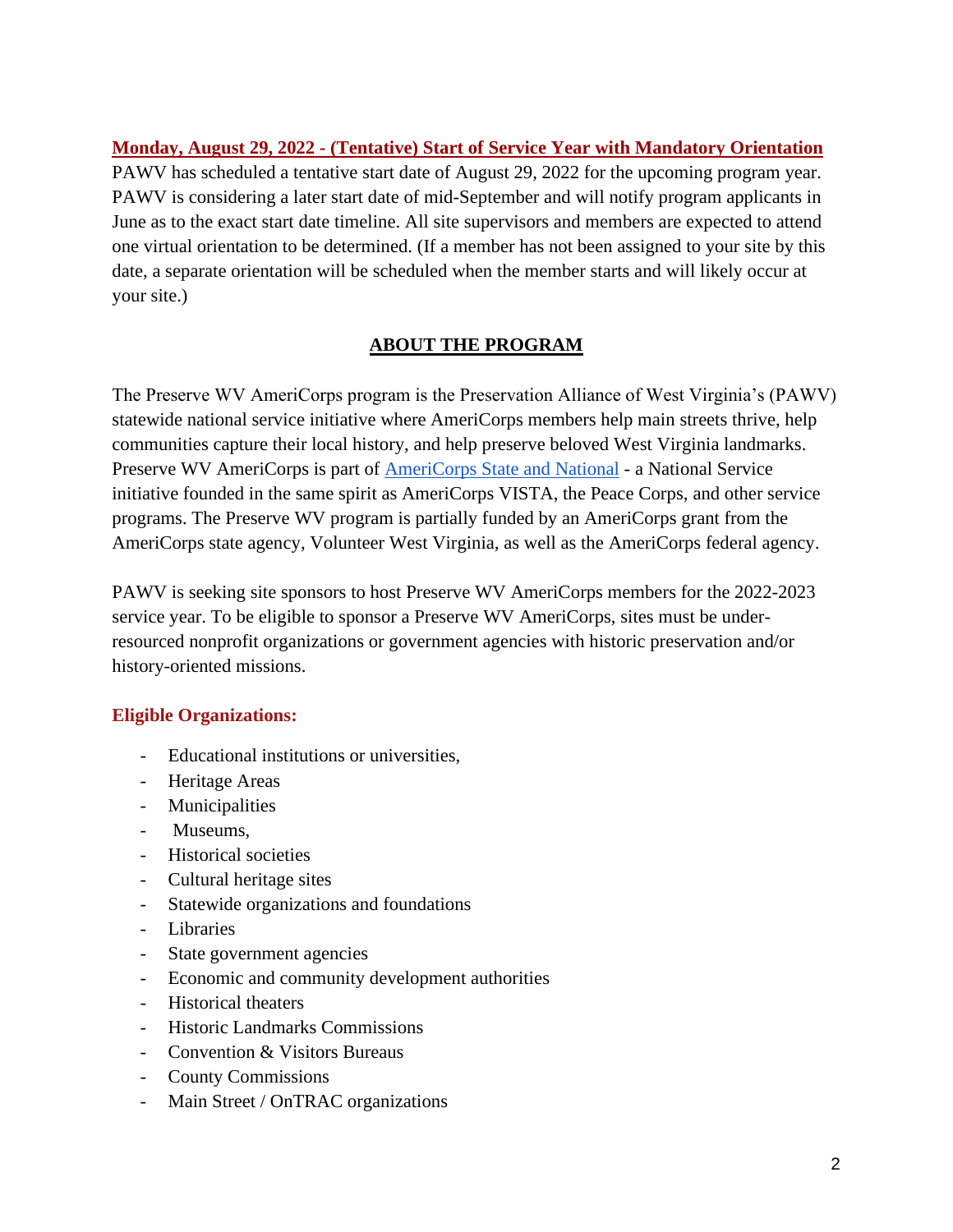Through Preserve WV AmeriCorps, PAWV leads a consortium of nonprofit organizations and government agencies that are cultural heritage tourism sites and/or utilize historic preservation to revitalize their communities. AmeriCorps members are placed for one year at consortium sites, and their primary objective is to build the capacity of their sites and preserve West Virginia's unique cultural heritage for the enjoyment and education of current and future generations.

Projects tend to fall under the categories of outreach, volunteer management, historic preservation, and/or historical interpretation for educational purposes. In this context, a historic resource could be a:

- Historic building, structure, or landscape listed on the National Register
- Downtown or residential area with National Register designation, or a
- Museum/archival collection.

#### **Benefits of Sponsoring:**

AmeriCorps members are force multipliers. They build capacity for organizations to do more for more people. In Preserve WV AmeriCorps, members will be serving as the outreach engine for your organization/agency's mission, increasing access and usage of heritage sites and historic resources, and recruiting and managing volunteers.

AmeriCorps members provide direct service. In Preserve WV AmeriCorps, members will improve historic resources. Specific tasks may include, but are not limited to:

- Hands-on historic preservation and beautification projects. (We are actively seeking more physical hands-on historic preservation projects for members to complete individually or as a group.)
- Providing historic preservation technical assistance.
- Volunteer recruitment, management, coordination, and training.
- Program development and event coordination related to historic preservation and heritage tourism, including planning and publicizing the event, coordinating volunteers, and getting funds/donations/sponsorships for the event.
- Doing outreach for the site including in-person meetings, relationship building activities, social media, newsletters, brochures, website, etc.
- Creating educational materials and programming.
- Identifying, surveying, and documenting historic properties.
- Collections management such as inventorying, accessioning, and/or properly storing museum artifacts and archival documents.
- Giving tours of the site to the public, as well as developing tour content.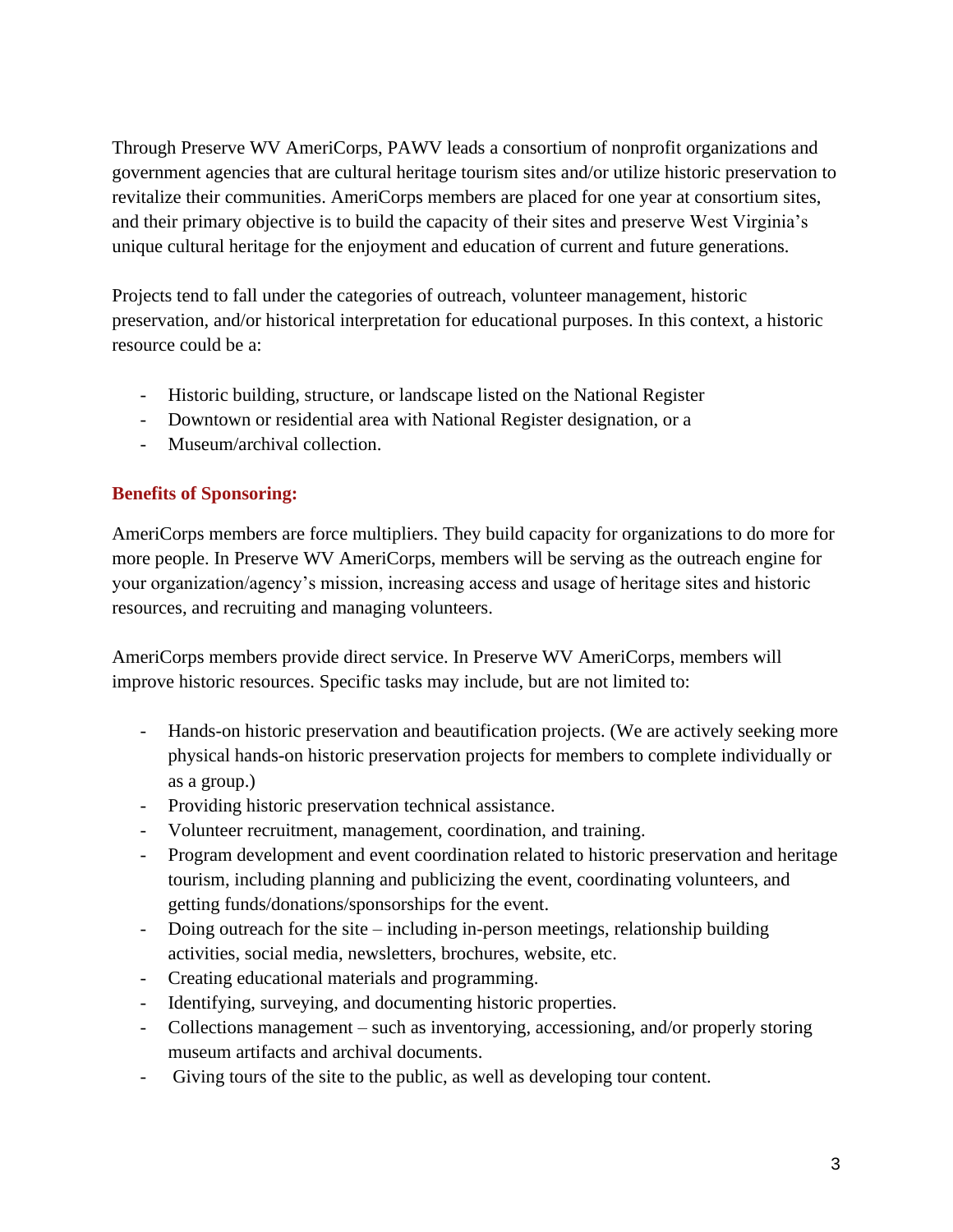- Fundraising, but only with prior approval from PAWV and on a limited basis. Members can spend 10% of service hours fundraising for their projects. Fundraising may include recruiting event sponsors, finding in-kind or monetary donations for projects, and working on (non-federal) grants for exhibits, heritage tourism events, the site's preservation needs, site marketing materials, etc.
- Creating organizational/site policies and plans such as collections management, maintenance/weatherization, disaster preparedness, volunteer or docent handbooks, marketing/social media handbooks, historic district design guidelines, etc.

#### **Member Benefits:**

- Full-time AmeriCorps Living Allowance for 2022-2023 will be approximately \$16,502 per year. Part time AmeriCorps Living Allowance of \$8,251 per year. The living allowance is designed to provide a modest income to cover the member's expenses.
- An AmeriCorps Education Award, which currently amounts to \$6,495 for full time members and \$3, 247.50 for part-time members. The education award is payable toward tuition or federal student loans and is issued to members upon successful completion of the service term commitment and required service hours.
- Subsidized healthcare, if eligible.
- Subsidized child care, if eligible.
- The opportunity to be a part of something bigger than themselves.
- The chance to bring history to life and transform communities across West Virginia.

PAWV is committed to providing the best possible support and management to its site sponsors and to AmeriCorps members.

### **Preserve WV Program Responsibilities:**

- Conducting a national recruitment strategy to identify a high caliber pool of applicants for the Preserve WV AmeriCorps member roles.
- Reviewing applications, contacting applicants, and conducting initial, first-round interviews (typically by phone) with promising candidates.
- Administering payroll for each member in addition to payroll taxes and workers compensation insurance.
- Managing the finances of the grant and submitting monthly expenditure reports to Volunteer West Virginia.
- Serving as the program's point of contact for Volunteer West Virginia and for AmeriCorps Headquarters.
- Advocating for your organizations/agencies in our work with state agencies and national organizations.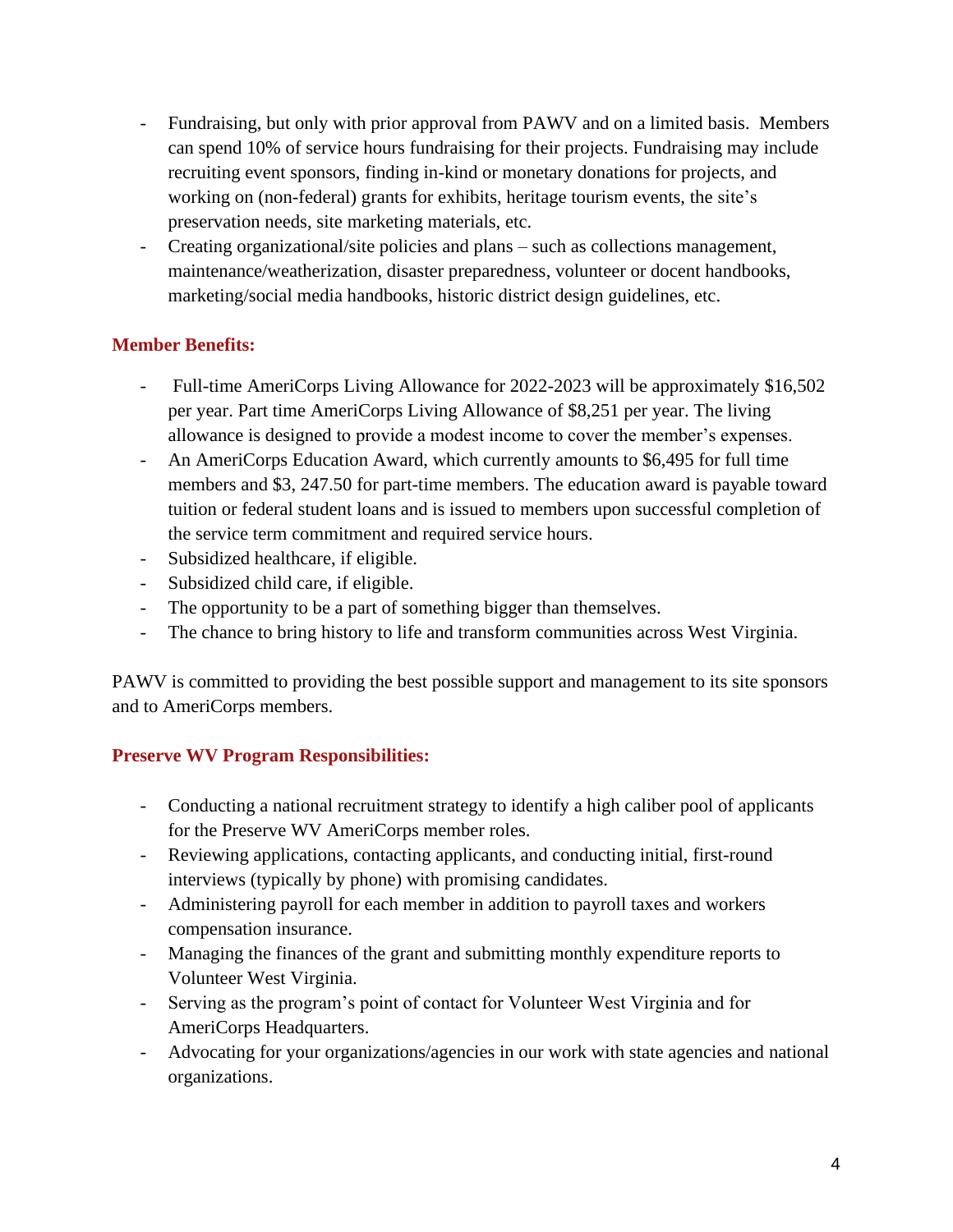- Providing site supervisors and members with initial training regarding the Preserve WV program, AmeriCorps, etc. during its mandatory Orientation.
- Ensuring the highest possible compliance and effectiveness through monitoring, training, and support to host sites and members.
- Sharing our community partners' commitment to historic preservation, public history, heritage tourism, and community revitalization.

## If accepted as a Preserve WV AmeriCorps site sponsor, **your organization/agency will be responsible for:**

- Cash match of \$7,000 for a full-time member or \$3,500 for a part-time member to be used toward the required program match. PAWV will invoice the organization/agency for this grant match payment. It is nonrefundable and typically requested in two installments.
- Doing local recruitment through your organization/agency's usual networks for applicants to fill the member role(s) at your site (and, optimally, to fill member roles at other sites in the program as well).
- Conducting mandatory, second-round interviews with promising applicants.
- Providing an office space and all necessary service materials such as a desk and access to a site-provided computer with internet access and with appropriate computer programs for the member's duties.
- Providing site-specific training so that each member can fulfill his/her expected duties at the site.
- Providing reimbursement to the member for site-related travel, site-related expenses, and site-specific training (subject to the organization/agency's policies).
- Serving as the communications conduit and keeping your staff, volunteers, and members informed regarding PAWV and AmeriCorps updates, policies, and deadlines.
- Serving as an ambassador for PAWV and Preserve WV AmeriCorps with your funders and community stakeholders.
- Assigning a site supervisor to provide day-to-day supervision, direction, and support for your site's AmeriCorps member(s).

### **Site Supervisor Responsibilities:**

- Meeting with the member or members regularly and providing tasks, objectives, and feedback to complete projects that benefit the site and the community.
- Being a first point of contact to deal with disciplinary issues, harassment, or other grievances.
- Attending a mandatory orientation for all members and site supervisors, held the last week of August at a location(s) to be determined.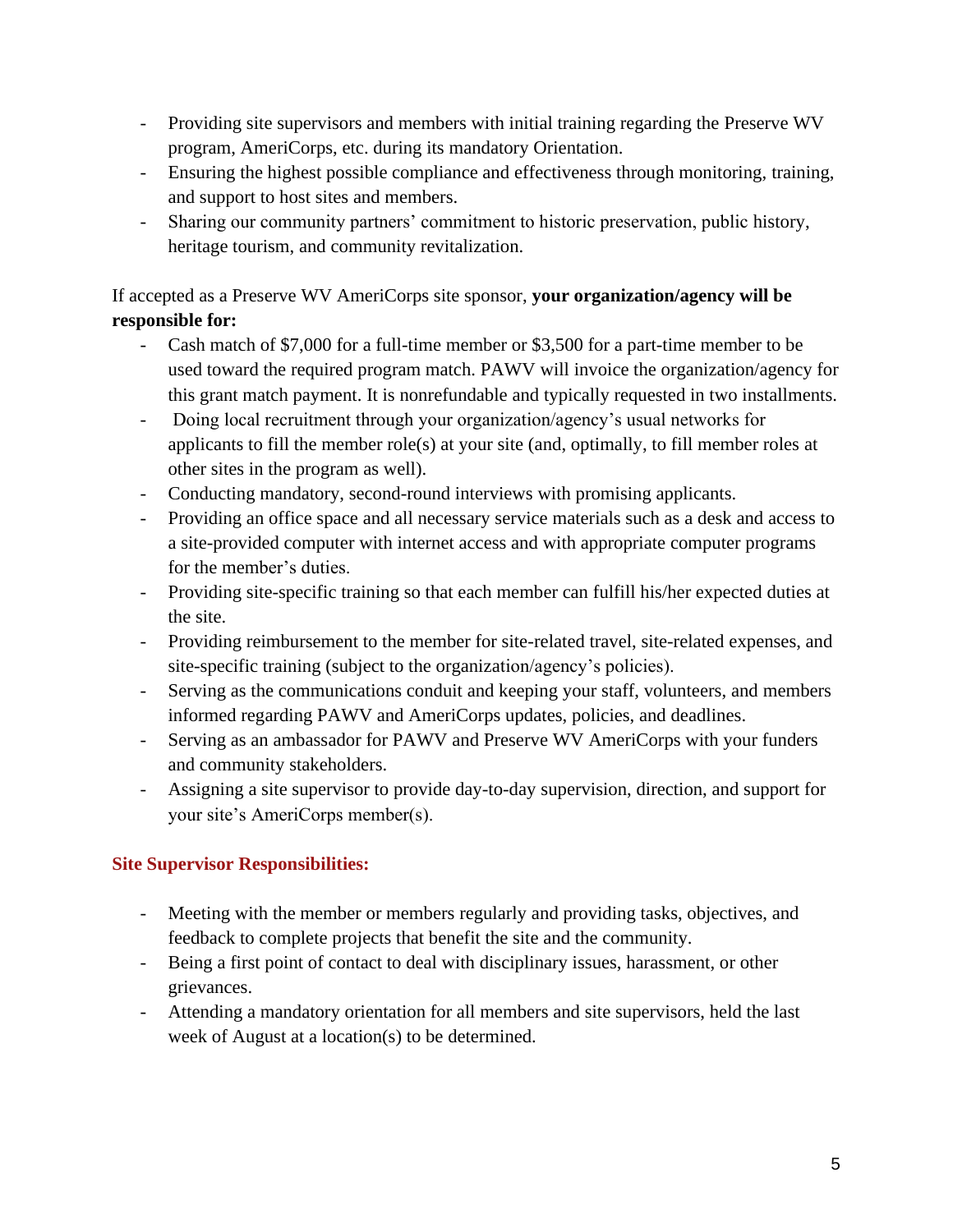- Completing National Service Criminal History Check requirements. These include going through fingerprint-based, state and FBI criminal background checks and a National Sex Offender registry search.
- Keeping track of the site's in-kind grant match hours in an online time-keeping system on a monthly basis. Site supervisors are expected to provide at least a \$1,000 valued in-kind match in addition to the cash match.
- Reviewing and approving members' timesheets twice a month.
- Completing evaluation forms of your member(s) mid-way through the year and at the end of the year;
- Gathering relevant data from the site and submitting timely reports to PAWV, when requested, through data collection forms (typically using SurveyMonkey).

## **AMERICORPS PROHIBITED ACTIVITIES:**

As outlined in [45CFR § 2520.65](https://www.govinfo.gov/app/details/CFR-2015-title45-vol4/CFR-2015-title45-vol4-sec2520-65) and the [2012 AmeriCorps Provisions IV.D.3,](https://egrants.cns.gov/provisions/ACProvisions2012.pdf) staff and members may not engage in certain prohibited activities while charging time to the AmeriCorps program, accumulating service or training hours, or otherwise performing activities supported by the AmeriCorps program or AmeriCorps National.

### **Prohibited Activities Include:**

a. Attempting to influence legislation;

b. Organizing or engaging in protests, petitions, boycotts, or strikes;

c. Assisting, promoting, or deterring union organizing;

d. Impairing existing contracts for services or collective bargaining agreements;

e. Engaging in partisan political activities, or other activities designed to influence the outcome of an election to any public office;

f. Participating in, or endorsing, events or activities that are likely to include advocacy for or against political parties, political platforms, political candidates, proposed legislation, or elected officials;

g. Engaging in religious instruction, conducting worship services, providing instruction as part of a program that includes mandatory religious instruction or worship, constructing or operating facilities devoted to religious instruction or worship, maintaining facilities primarily or inherently devoted to religious instruction or worship, or engaging in any form of religious proselytization;

h. Providing a direct benefit to—

i. A business organized for profit;

ii. A labor union;

iii. A partisan political organization;

iv. A nonprofit organization that fails to comply with the restrictions contained in section  $501(c)(3)$  of the Internal Revenue Code of 1986 related to engaging in political activities